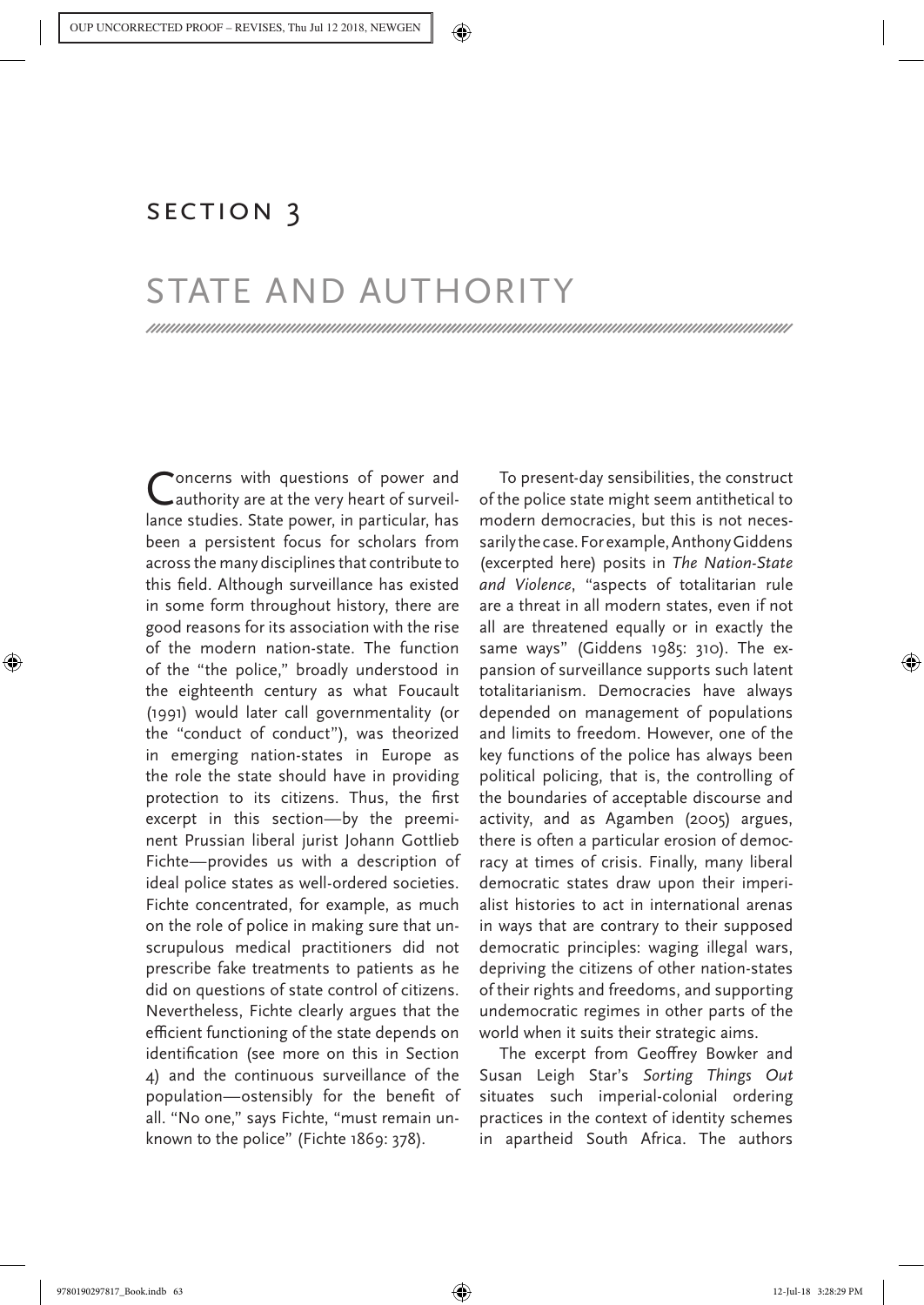consider the ways in which the state created, maintained, and changed pseudoscientific classifications in its efforts to establish and police racial hierarchies. Here we see how arbitrary forms of racial surveillance were codified in infamous bureaucratic systems and "passbooks." Symbolic violence of forceful, arbitrary categorization merged with—and supported—physical violence of territorial displacement, containment, and policing that could lead to punishment or death. Thus, colonial and postcolonial systems often provide extreme cases of state surveillance that are later modified and applied to domestic populations as well.

In the first half of the twentieth century, the liberality of the nation-state system in Europe—but also in places like Japan, which had deliberately set out to imitate and improve on the Western model—came under threat from contradictions within itself. These arose from two opposing wings of the conventional political spectrum: first from the left with the communist revolution in Russia and then from the right with Benito Mussolini's Fascists in Italy, Francisco Franco's Falangists in Spain, and Adolf Hitler's Nazi Party in Germany. Each of these developments spawned state surveillance practices that today serve as cautionary tales of the dangerous endpoints societies must avoid (e.g., concentration camps, gulags, Stasi police).

Because surveillance critics are perhaps too quick—and often inaccurate—in declaring that the latest state surveillance programs are authoritarian or totalitarian, it is worth exploring what these terms signify and the distinctions between them. Basic authoritarianism or autocracy is government by authority, and often by violence. Such authority tends to be directed to contingent and corrupt ends. Generalized surveillance can be unnecessary in such states, but the threat of surveillance, along with disappearances and violence, creates a climate of fear and

intimidation. One can see examples of this in some of the military "juntas" in Latin America in the 1970s and 1980s. While these articulations of authoritarianism varied in their level of individual surveillance and degree of violence, they also varied in their stated political ideologies.

Totalitarianism, on the other hand, is a specific form of authoritarianism that imposes total control over society for ideological, even supposedly morally justifiable, ends. Totalitarianism implies total knowledge. First, this includes the production of knowledge, often with an intense state propaganda machine and control of media, cultural, and academic institutions. Second, it involves the collection of information through surveillance, usually overseen by secret police and a large bureaucracy of internal espionage. Related to this, totalitarian states often implement systems of terror, wherein people may be imprisoned, tortured, or killed for political—or even arbitrary—reasons. In part because of these shared characteristics, Hannah Arendt, in *The Origins of Totalitarianism* (1966), argued that Stalinism and Nazism had common roots and were similar in operation—for example, in giving priority to the needs of the state over society (as Agamben [2005] later argued of Nazi Germany, the state was founded on exception from the law). In this section, the excerpt by Maria Los, who was herself a refugee from Soviet-era Poland, takes these insights further with an unflinching portrayal of the reality of surveillance in totalitarian states.

To further illustrate this coupling of surveillance and totalitarianism, the next excerpt comes from *Stasiland*, Anna Funder's brilliant series of linked interviews with both state agents and those put under surveillance in former East Germany, the German Democratic Republic (GDR). In the GDR, perhaps the apex of state surveillance in the twentieth century, internal control was the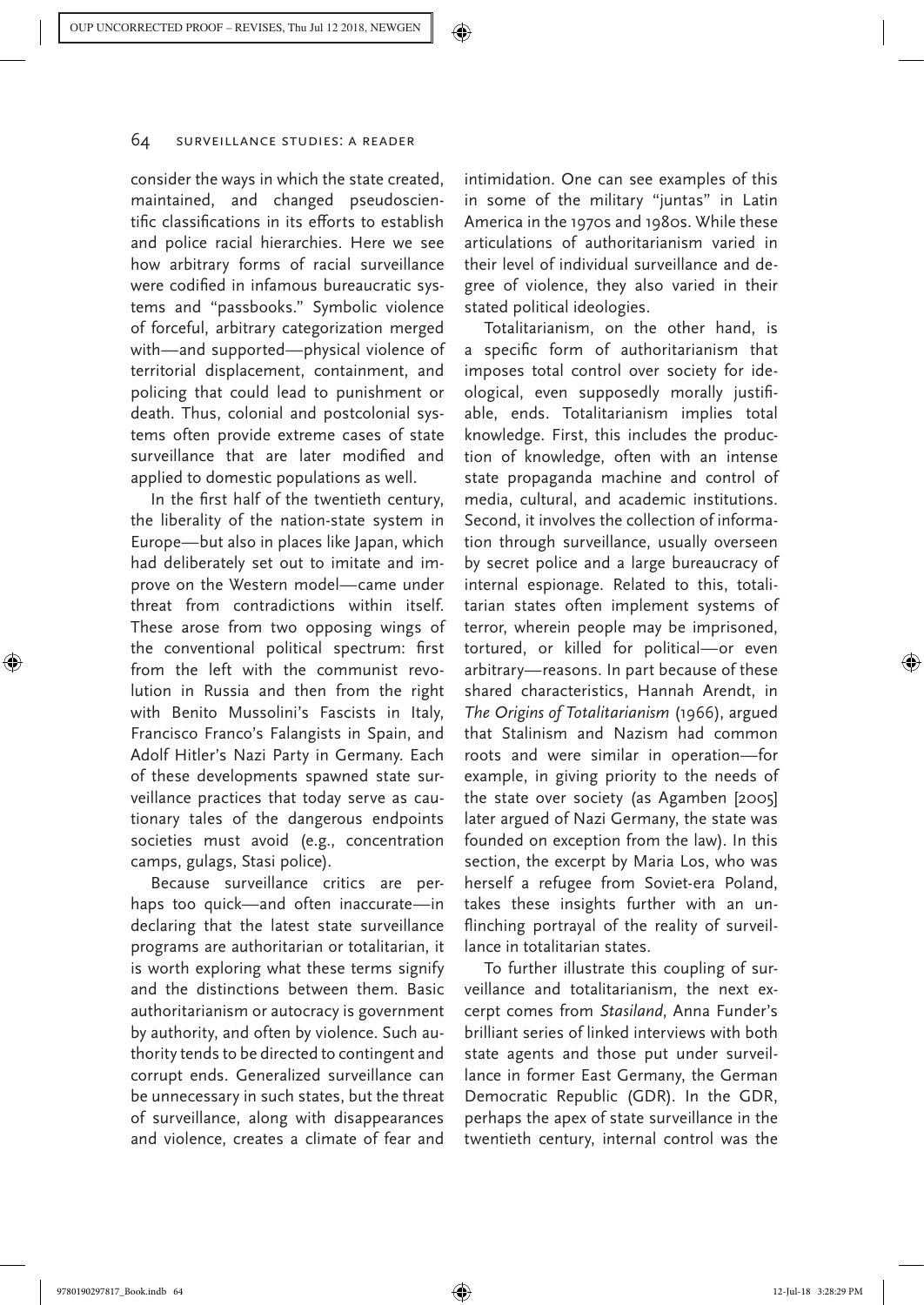business of the Ministry for State Security (Stasi). Its operations were characterized by an intensely paranoid style, particularly based around the recruitment and mobilization of legions of informers. By some estimates, the Stasi had 1 informer for every 6.5 people (Koehler 1999), leading to the development of a unique "Stasi consciousness" (Darnton 1993: 132)—or a justified concern that one might be watched or listened to anywhere, at anytime, and by anyone, even by family members. Funder draws attention to the numerous paradoxes of the rules that governed the Stasi, which seem to have been a combination of the visions of Franz Kafka and George Orwell; for example, surveillance was only permitted of "enemies," but investigation itself meant that the target must, de facto, be an enemy.

The relationship of states to populations shifted significantly in the final decades of the twentieth century, catalyzing transformations

in surveillance too. On one hand, there have been sustained trends in the privatization of government, deregulation of industry, and responsibilization of people to meet their basic needs (Bourdieu 1998; Brown 2006; Harvey 2005; Wacquant 2009). This process is furthered through cultural shifts that normalize the commodification of all aspects of life, effectively establishing new forms of governmentality organized around marketbased freedoms (Rose 1999). On the other hand, the state has reaffirmed its role in security provision, military campaigns, and internal policing of racialized minorities and the poor (e.g., through the prison-industrial complex), all of which are heavily supported by private companies and contractors. In the final excerpt in this section, Cindi Katz analyzes some of the implications of neoliberal responsibilization, where individuals are called upon to ensure social reproduction particularly, in her examples, with child safety



Stasi smell samples for dog tracking, undated, John Steer, courtesy of the Stasi-Museum, Berlin, ASTAK.